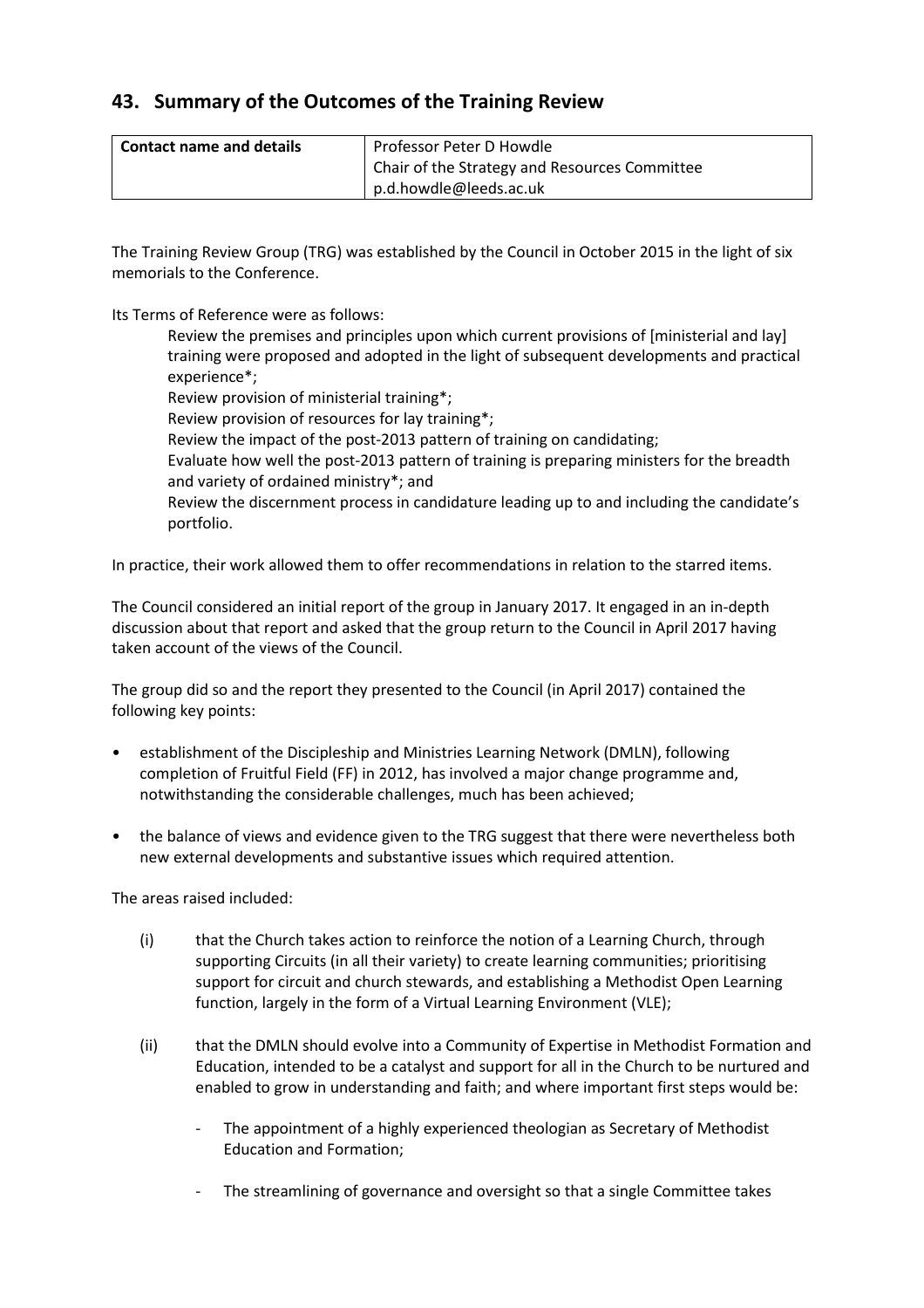responsibility for oversight of DMLN priorities in the light of budget constraints;

- Work to ensure that full use is made of skills and knowledge of the centres (the Queen's Foundation and Cliff College).
- (iii) that, to be responsive and effective, the DMLN needs to be able to be more flexible in its use of resources;
- (iv) that, within the DMLN, the local (Churches and Circuits) voice should be strengthened;
- (v) that for those entering ordained ministry, the normal (but not universal) period of initial formation and training should be three years full time or its part-time equivalent; and that greater provision should be made for continuing ministerial development.
- (vi) that the Church should develop a strategy and identify funding to support lay people and ordained ministers with potential to be theologians and future theological educators, and to enable them to become imaginative, engaging and exciting communicators;
- (vii) that the Church should extend the number of institutions with which it works, by exploring opportunities for undertaking continuing professional development for ordained and lay people, and some initial ministerial formation, at universities with theology departments with international reputations, especially at Cambridge and Durham.

The Council made no decisions in respect of any of the recommendations in the report, particularly those in relation to institutions or staffing. Rather it considered a number of points that have the potential to support evolutionary developments to structures and patterns of formation, both lay and ordained.

The Council responded warmly to the following points:

- An increased focus on our life as a Learning Church;
- The continuation of investment in the existing VLE and support for its intended enlargement for other blended learning opportunities;
- Exploration of a Chair of Methodist Studies in an existing faculty of theology;
- Reflection on extending the length of Initial Ministerial Learning;
- The need for further investments in creating Methodist theologians for the future;
- An immediate review with the Regional Training Forums about their structures and purposes, taking into account where it is working well as well as the perceived issues;
- The need for continuing the conversation about how the content and pattern of training reflects more clearly our understanding of ministry in all its forms.

The Council expressed particular concerns with regard to:

 The lack of lay voices, particularly circuit and church stewards, consulted within the Review